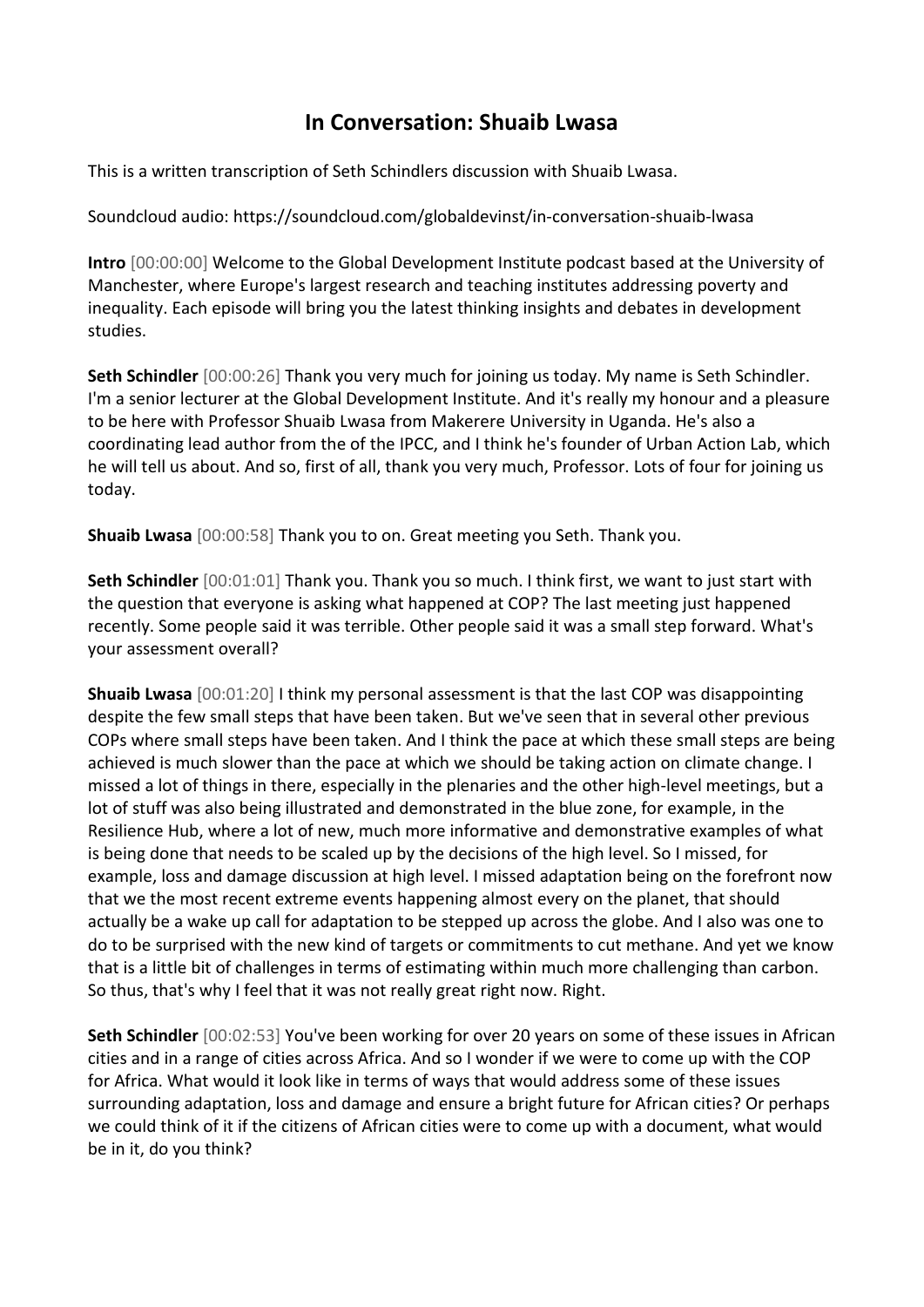**Shuaib Lwasa** [00:03:30] I think that the Africa COP should be largely an adaptation, although not entirely. I think that Africa still has potential and promises of leading also in mitigation that combining mitigation and adaptation makes a lot more sense, especially with the dragging on the discussions about loss and damage and, you know, the climate action, funding streams and architecture. And I think in that document, Africa should emphasise the adaptation on one hand and adaptation and mitigation to optimise the co-benefits of synergies between the two. Because I think some of these solutions are already happening in Africa. We saw that in the COP in Morocco and the United Nations there on mitigation. How can Africa become or position itself as a leader in some of these technological innovations that transitioning to green economies and green technology that would also enhance with co-benefits and synergies adaptation?

**Seth Schindler** [00:04:34] Excellent. Thank you. I mean, I guess, as you pointed out, some of these innovations are already in have. Well, people are already doing them, and in some cases they perhaps have been doing them for quite some time, but they might not be scaled up. So I want to come back to, you know, how we might do that, how we might envision realising, I like that, an African COP, right? How we could envision realising some of those objectives. But I'd also like to ask you about your personal journey. So from my understanding, you were educated in, is it correct? Urban studies and planning, broadly speaking? And you know, as we all know, urban studies, it's kind of a general term, but essentially it's a very Euro-American discipline. The kind of general knowledge is still formulated typically around, you know, knowledge from a small number of cities London, New York, Berlin, etc. So at some point you must have unlearnt that and then relearned the theory that you're talking about. Now the the points you made yesterday in your talk about kind of new locales for generating knowledge from from new places. So I guess I'd just like to ask you to reflect a bit on your personal journey, how you how you unlearnt mainstream urban studies. Were there key moments, key points, things that you witnessed? Yeah.

**Shuaib Lwasa** [00:05:59] I mean, great question. My learning journey has been quite interesting, and I find it interesting after reflecting on it most recently because a lot that has happened to unlearn the Eurocentrism, which is still part of me in many ways have are informed by my lived experiences. Boy, I was born where I grew up, where I studied and where I've spent most of, all, my time on that is the city of Kampala, at the Makerere University and living in an upper-income household family. But within a slum and under the age of the investor, quite an interesting kind of starting position there to do to have access to the university and see what academics are thirty years ago. And then at the same time, also they lived experience in a slum environment is something that has been for long informing the process of learning and unlearning, and that Eurocentrism, I think, has also been very good, I should say, because perhaps if I had not gotten this kind of training and was interested in governance, planning and urban studies, I would perhaps not been able to reflect on my own lived experience. And that could have both in some way boxed me in the position of thinking that all this is this is really what we were built for. This is doomed and unless somebody walks on it, we are most likely going to live like this. But I think having that lived experience has enabled me to unlearn and realise that we need to think about a lot of stuff in urban studies, a urban development differently, including the way we plan our cities and the fact that many of these cities where I grew up are most likely not going to be deconstructed. How would you turn that ship around? How do you unlearn the mainstream planning of problem, you know, analysis objective setting in the alternative plan formulation and discussion with policymakers, decide on one plan and then implement which never gets implemented in the case of Kampala 1939 Plan, 1972 plan, 1994 plan. I've been studying these extensively and deeply. None of those was except in 1926 and 1939 plans. The others subsequent ones perhaps only implemented up to less than five per cent, especially. So then the reality is that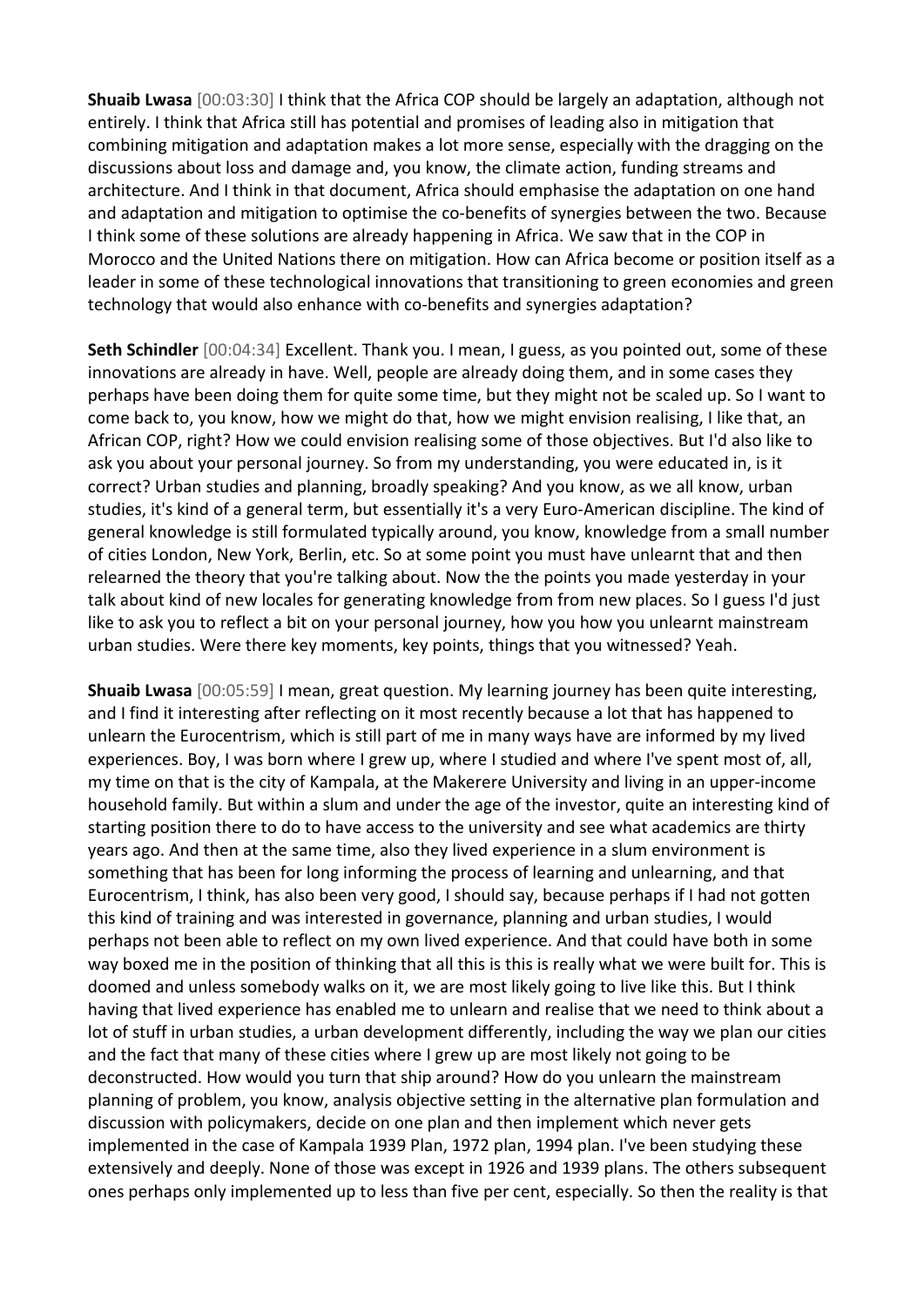there are a lot of things that have emerged. The failure of the public policy system under planning has enabled the emergence of very micro-level innovations for which we keep a blind spot on them because we are using, you know, Eurocentric frameworks and that has not enabled many people to realise what we understand about the potential, the working's the limitations of the alternatives. And that is my academic journey.

**Seth Schindler** [00:08:49] Wonderful. I mean, this point of these successive plans and a failing, I'm sure that planners the the authors of those plans. Well, I imagine they will say that the problem is not the plan. The problem is the implementation. And I think probably another a counterargument would be like, well, the plan wasn't fit for purpose, right? The plan was being applied in places where you had alternative systems that were already functioning or, you know, the plan should was was what was the the wrong starting point? So I wonder, you know, you mentioned that you you already have plenty of things in place in terms of different types of infrastructural configurations and different social relations. Could you talk a little bit about how might those be scaled up and should they be institutionalised? And maybe this is a little bit of kind of what you're doing with Urban Action Lab, and you could also tell us a bit about it.

**Shuaib Lwasa** [00:09:48] Yeah, yeah. I'm an interesting comment earlier before the question, I think I'd go for the second lines won't fit for purpose, and that is what the unlearning on my part has actually enabled me to visualise. And to some extent, also live. And and therefore, if we're going to see a scaling up of these micro-level innovations, I think this has to be a change and transformation in the way cities are managed and planning then becomes a small part of the city management and city management that I'm talking about and thinking about goes beyond the city authority's utility companies and infrastructure companies that are usually the vehicle through which other infrastructure development is done. City management also goes beyond that to include local economic development opportunities, which is one of the problem of the plan. If we could go back to your earlier, you know, comment that the plan is not the problem, the problem, the plans have been partly the problem because the assumption is that when you have a specially organised area or city in terms of land use and separation and transportation linkages that seamlessly the demography and the population will fit in seamlessly, the urban labour market will work itself out because then industries will establish and then people will get jobs and then housing developments and housing markets will evolve and evolve and grow and expand. The plan is the problem. Yeah. So how do we then look back and say, what about these emerging innovations, how would you scale that you need a different view of managing cities to bring actors into the mainstream, especially with established cities, new cities, you can still configure them in the contemporary way. But existing cities, you need to bring the developers. The real developers of the cities is not municipalities, because in the case of Africa, it is the individuals, the family, the families, the companies, the small microbusinesses. They are the ones that are actually inch by inch transforming the landscape in the cities and adding small pieces of certain types of infrastructure with alternative technologies, which we need to think about. How to scale it up, where there is decency and potential and feasibility to provide the much needed services to the dwellers and therefore working with many stakeholders is important, but it's also a challenge

**Seth Schindler** [00:12:37] I can imagine. And I mean, can you give our listeners an example of of a success of a successful example where one of these initiatives has been scaled up to some extent, right? Maybe not globally, but somewhere where you've brought you've seen this happen, where the stakeholders have come together in some sort of coalition to successfully kind of seise on an initiative and scale.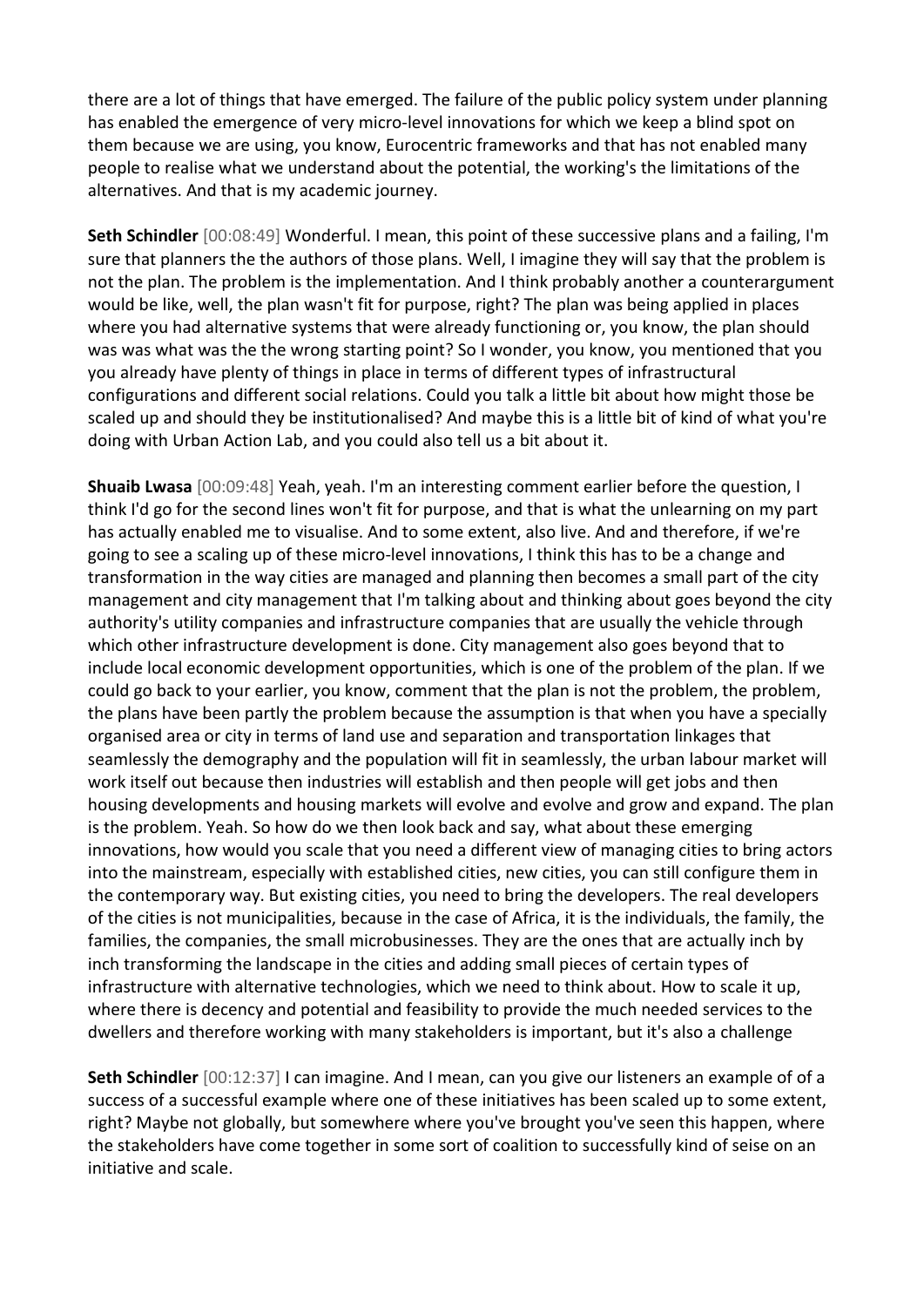**Shuaib Lwasa** [00:13:04] In the Urban Action Lab we've focussed a lot of resources and energies on utilities like waste management and collection, as well as sanitation services, and we've piloted on the work ing's of some of these micro-level technologies, and we've assessed the different alternatives like, you know, turning organic waste into energy briquettes, which has been around for so many us. I knew about that over 30 years ago because my mom did it in the neighbourhood as a way of saving on charcoal because it was becoming expensive because of the rebel activities. The load of trucks could not go through the rebel zones to bring the charcoal to the city. But what we have seen is that by empowering more women-led groups, youth-led groups and all the kind of groups led by man into in communities and allowing them in the free space sort of to interact, share knowledge and experiences, work through product development, business plan, development, marketing of their product, branding of the product as part of it and identifying the Low-Hanging fruit. So if so, you should say. Marketing points for their products, because we know that if you change any product in the course of energy from charcoal or wood to energy briquettes is going to always be a question of uptake. But by identifying institutions and kiosks and markets as the initial marketing, you know, tools or points, we have seen some success in business is growing around energy briquettes in the urban chamber and we are still supporting with knowledge and walking with them. These different groups to amplify their skills and to bring new skills and study the market more and ensure that there is sustainable production because people will get disappointed if they start using briquettes and they get used to it. And then several weeks down the road, there's no supply. So to bring that into the whole product development and rollout, we still continuing support and that is something which is slowly scaling up. And apart from Kampala, I know that in the case of Nairobi, it is grown to a level where medium level type of companies have picked it up.

**Seth Schindler** [00:16:02] So I studied quite a bit of, you know, the large scale infrastructure projects which are back now, you know, for years, I think throughout this the the high point of neoliberalism infrastructure was neglected simply because states were disempowered and many private investors from the OECD did not invest in infrastructure, large scale infrastructure in sub-Saharan Africa. So now when you read the policy documents, the argument is that this is enduring growth and all we have to do is invest in infrastructure. And then these people you're talking about can bring their products to market. But it sounds to me like you're saying that's not the main barrier for these people to scale up their activities. They can do it without without the infrastructure. There are other challenges like you mentioned, kind of bringing people together, institutionalising some of these processes. Am I right? I mean, is there a role for infrastructure to play in these processes or is that a kind of red herring? And the real way to scale up some of these initiatives,

**Shuaib Lwasa** [00:17:13] perhaps to be much more to be a pessimist? The red herring is you could there's not a better description of large scale infrastructure than the red herring. And that's because I'm a pessimist of the infrastructure led development. Having a couple of one and a half years ago been part of a huge research project on city infrastructure for development in eastern Africa. And same thing that has been pursued for years. Infrastructure, road construction, enabling people to bring products to the market. How much are they producing and how much is used for home consumption and how much of that produce can get into the market? And what are the costs of transporting the market? And what are the, what are the dividends that come out of that kind of trade? I don't see that happening. So. This is perhaps an indication that there is need to rethink infrastructure led development in cities, but also nationally and look at the different levers for enabling different producers to step up their production, and it's not just about stepping up production, it is rethinking product development. So the whole value chain button is much not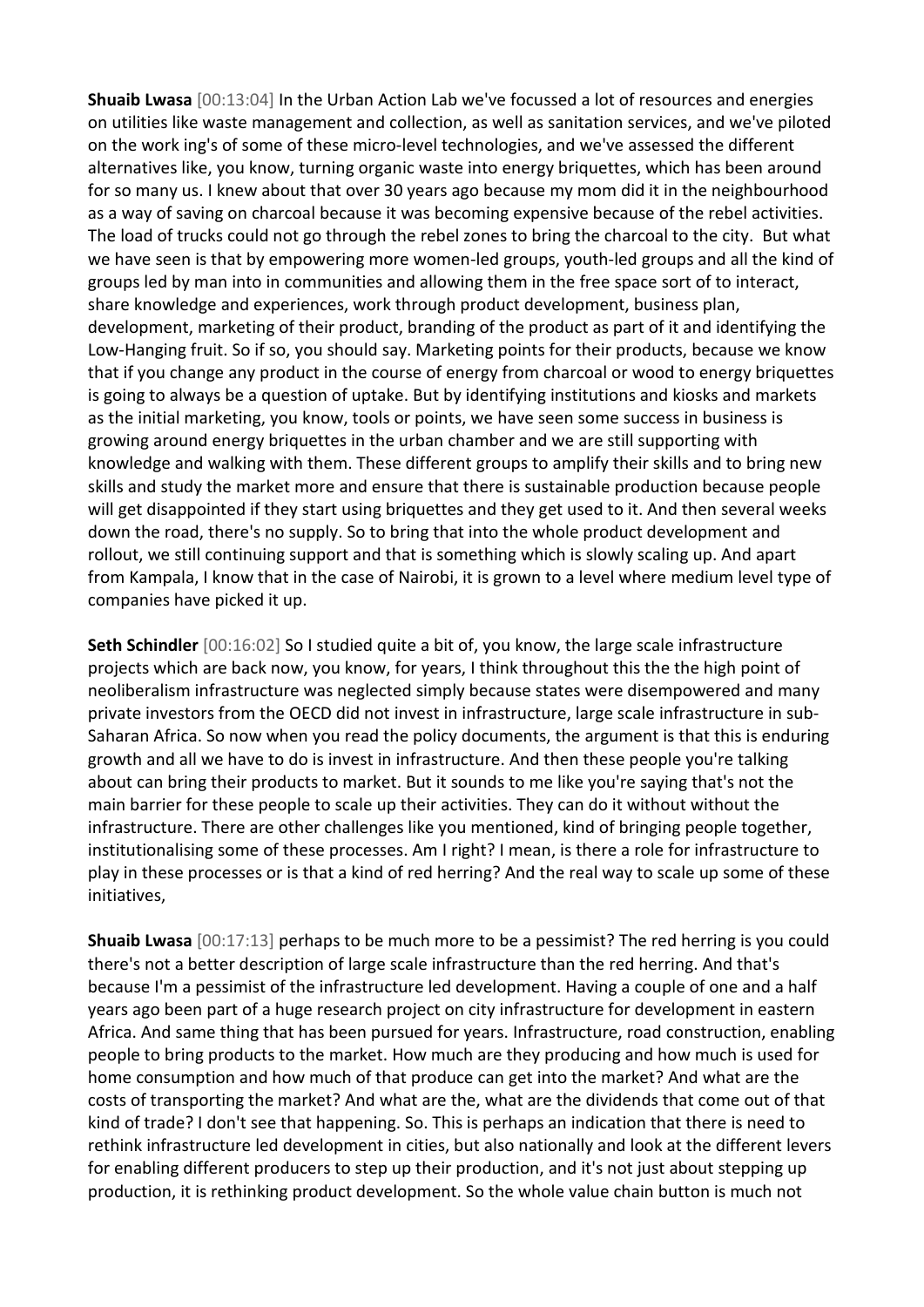global value chain, but scaled down value chain. What product for whom the formerly targeting how we're going to produce are going to sustain? What is the market condition like those questions? And besides neoliberalism also did something else about the agriculture sector. It wasn't only just in infrastructure. There's been a gradual but systematic phasing out of the traditional extension farmer extension system. Which was very useful so many years ago, and now it no longer exists because of structural adjustment programmes and other kind of initiatives, donor initiatives. And the farmers are struggling when the farmers struggle. Then there's no value chain development and value addition down the road where you would expect that happening in cities if there is no real value addition, there no less opportunities in. If there are less opportunities, it is rendering the labour force in urban areas unemployed or underemployed, and that can breed a lot of challenges.

**Seth Schindler** [00:20:04] Great, I mean, yeah, that's that's fascinating, I see. We could we could take our discussion into a rural area as well because it's it's quite interesting to me. A lot of the infrastructure initiatives are designed. I mean, that's their stated purpose to kind of unlock this entrepreneurialism energy of farmers in rural areas. And yet I'm quite sceptical and the documents that I read, it seems to me that the plans are really for territory and the people are more or less absent. They're expected to simply respond to the opportunities that a new road affords. Well, does it really afford so many opportunities? I mean, I think your answer is very clear. So I would like to ask you about the Urban Action Lab. You said, you know, you mentioned bringing people together, it's challenging. Of course, every situation is different. But could you talk a little bit about this idea of co-production, how you actually bring people together to co-produce some of these plans?

**Shuaib Lwasa** [00:21:08] Yeah, a little bit of history before I go into the question is we had a lot of international students and research collaborators coming for short periods of time to understand the workings in Kampala and in a lot of ideas came up, one of which was we thought knowledge is important. Knowledge is important to inform the most small steps of transformation at a local level. And we thought of a knowledge of an arena, local knowledge urban arena where we would work with communities, so to say like the best of our knowledge creation tradition in documentary such world or to call research site. We don't own the quality research site, the intubation centres, and that base would be occupied by southern actors, community members, households, small businesses, enterprises, companies and then the policy site; ministries municipality and then the academy; the academics and researchers, students, and then that would bring all these different categories of actors in the urban space in this urban knowledge arena, and that's how we came up with the urban action lab and we started off in a very transparent manner with a series of kick workshops and meetings, informal and formal to say that, look, this is not another project. It is not another programme. It is simply a platform and an actor in this platform in the urban action lab can bring up an issue. Our role as academics in the Urban Action Lab will be amongst the several. Then we can go formulate questions, co-design questions and then generate knowledge, analyse it together, generate it together and then for initial R&D activities, coimplement them together to learn further. And then we start learning more more on how to scale up. So the co-production is quite different from participation. And as we know, participation in research and development can be thought of along a gradation right from being passive to being empowered. And there are several steps in between, but being empowered gives a little bit of ownership of the way knowledge is utilised, but it may not necessarily mean that you are deeply involved in the design of the questions, you are deeply involved in the generation of the knowledge and you are involved in the implementation. Co-production goes beyond empowerment. It is not just knowledge we have co-generated, we have tested it out together,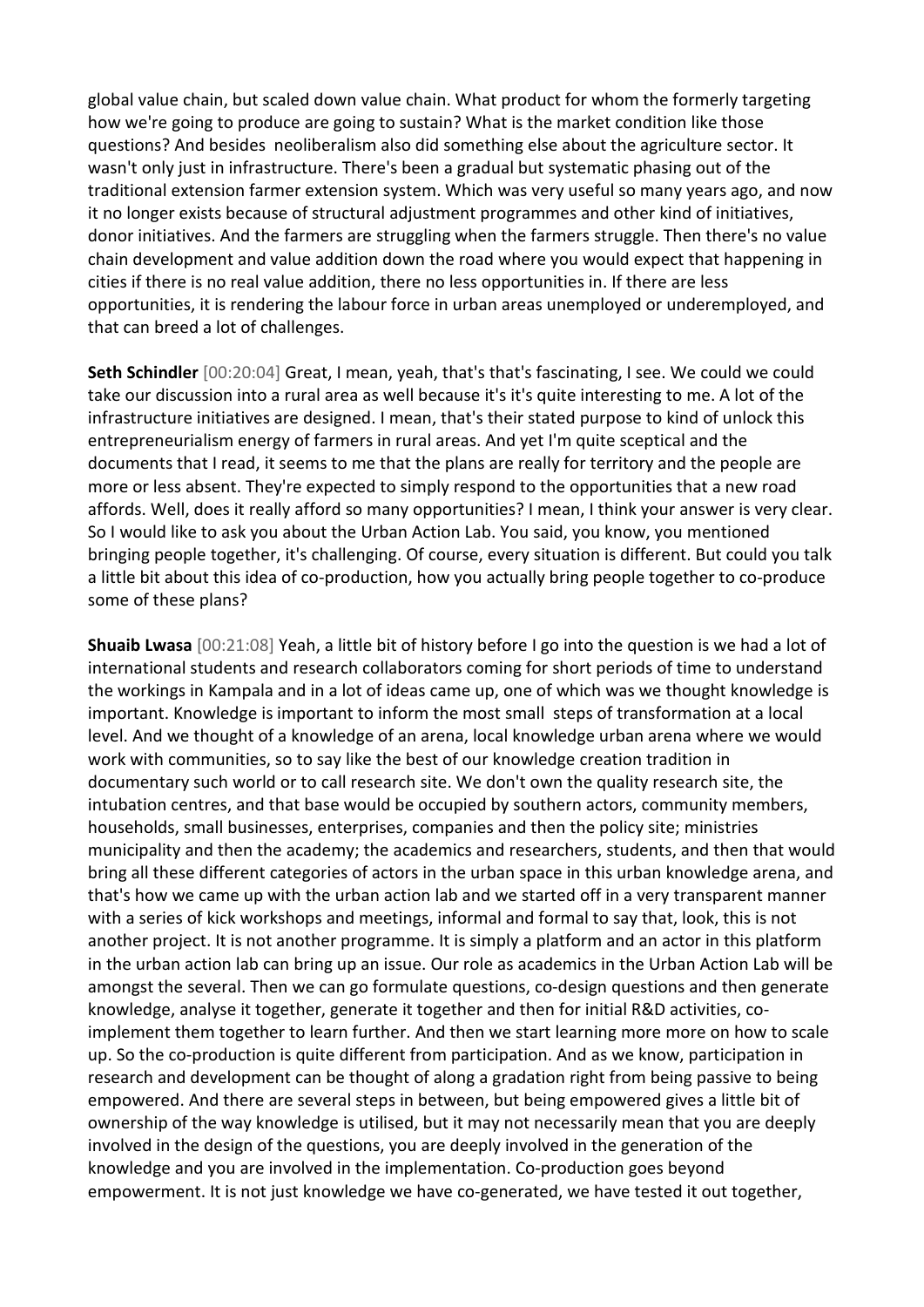complimented and now you can look out for other opportunities and make bridges were necessary. So that's the other role that the Urban Action lab has played. We have bridged different actors, communities that need a little bit of support in terms of optimisation of micro and small businesses. And then there is the Swedish embassy that has a grant programme. Can you link with it? And we step out of the municipality or Minister of Lands and Housing and Urban Development that is interested in reviewing its urban policy, bringing those issues for formulating the questions, generating information or synthesizing what we already have taking it to them and say in a discussion, this Urban Action Lab platform, this is what the reality is, what you are pursuing with this policy. A good number of it are very good and several of them are really good. Some of them actually are counterproductive to the reality. Then the minister takes that and changes, but we know that routes is very, very, very time consuming. It takes a long time for policy. So we invest more in spaces where action can be realised in relatively short time, and then the successes are picked up very easily by the policy actor.

**Seth Schindler** [00:25:34] That's fascinating, I mean, I can't help but think back to our first question, we talked about planning. There's a book about the history of development during the Cold War by Sara Lorenzini, and she talks about how the mid-20th century you could almost rewriting history of development is almost like writing a history of planning. There was no difference, right? And and in in that sense, you get, you know, you get a project and then you try and get people to participate with you. And what you're talking about has nothing to do with planning because it might take any number of directions, right? I mean, you just don't get it at that at a certain stage, as you said, you step back and it's not even your your initiative. And and so that might explain why co-production is not embraced by planners, right? I mean, it's antithetical to mine perhaps. So that's a great answer. We kind of closed the circle. I'm tempted to leave the the podcast there, but I have one more question. And that's because next week, you probably know there's a meeting in Dakar with the Chinese government, along with many of its African partners. And we haven't spoken about China yet, and I think, you know, we almost have to start by speaking about the Washington consensus. It's essentially fragmented, even in 2006. Dani Rodrik talked about how he had an article entitled Something Like Goodbye Washington Consensus. Hello, Washington Confusion. So even at that time, there were, you know, there was a recognition that the model wasn't working and that was in 2006 and then you had the financial crisis. And so, you know, the Keynesians are back. The state is back. And now China has emerged since the crisis has gone out and is doing Belt and Road Initiative, but all sorts of other initiatives. And and it's it's of course, there's a long history of China in Africa, but I think we would agree that it's scaled that up in the last decade. And so I don't see a single hegemonic knowledge and instead I see a multiplicity of knowledges. And I wonder if you could talk about the implications of that for coproduction and the Urban Action Lab. Are there opportunities there because you have all these different knowledge is or is it quite perilous and you have to be careful or.

**Shuaib Lwasa** [00:27:58] I mean, this a very good question, thanks Seth, and it is it reminds me of the Non-Aligned Movement versus the aligned involvement in the geopolitics so many years ago, where you would have to, you know, either lean on one side or the other. In this contemporary world, with the Welcome Washington, Washington Confusion, it seems as though it is much more strategic not to align with any side, but rather be strategic and upfront, transparent about what they co- benefits are the benefits for all parties. And in bringing it down to a little bit to the knowledge spaces for the Urban Action Lab, and the kind of work we do. I think the difference between China's hegemonic approach to development with global north largely and not on the US is something that is worth exploring a little bit more and working with in conjunction with the global north led kind of knowledge spaces because knowledge is knowledge. And what what we're